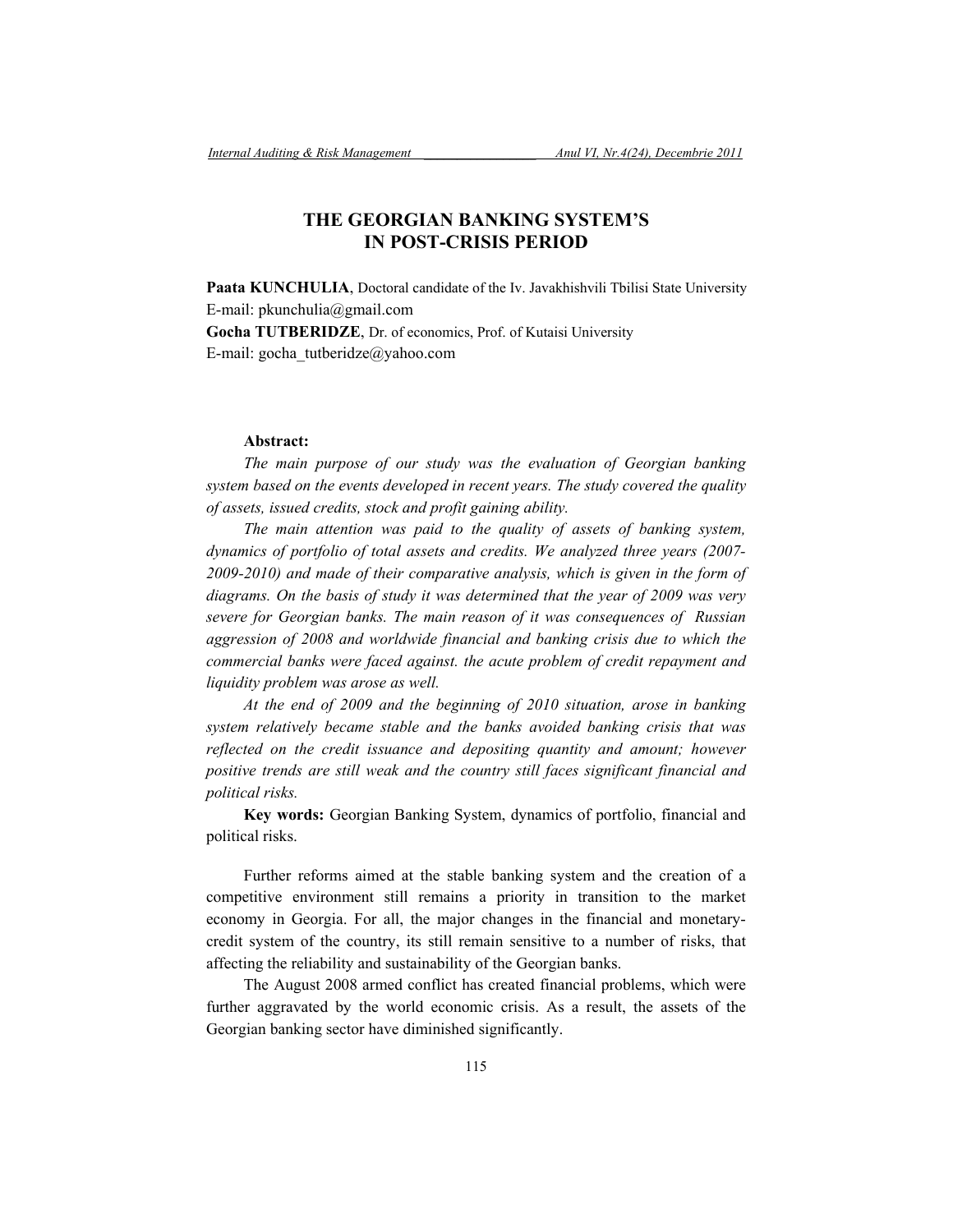The liquidity crisis in 2009 caused a drastic demand for the physical and legal entities' cash means, which understandingly led to their outflow. The repayment of the loans became a problem, too. The inflation of GEL increased indirect losses, with it all having an adverse affect on the standing of the Georgian banks.

However, in the early 2010, some positive indications were detected in the Georgian banking system. Namely, its assets grew by 5.1% and 10.9% y-o-y 2009, which in monetary terms represented over 8.7 bln GEL .

Understandingly, the ratio of the bank assets, deposits and loans with GDP is going up pro rata the growth of the banking system (see table 1).

Table 1 makes it clear that by the late 2010, the ratio of the bank assets to GDP formed 49.4%, which marked 5% increase y-o-y and 7.7% growth compared to 2007.

|                                            | <b>Tender</b> | 2007    | 2008    | 2009    | 2010    |
|--------------------------------------------|---------------|---------|---------|---------|---------|
| <b>Real sector</b>                         |               |         |         |         |         |
| Nominal GDP                                | Mln. GELL     | 16993.8 | 19074.9 | 17986.0 | 20791.3 |
| Bank assets/GDP, %                         |               | 41.7    | 43.5    | 44.2    | 49.4    |
| Bank loans/GDP, %                          |               | 25,5    | 27,9    | 28.0    | 28.7    |
| Deposists/GDP, %                           |               | 17.4    | 14.9    | 17,1    | 28.3    |
| Per capita GDP<br>(in current prices), GEL |               | 3866.9  | 4352.9  | 4101.3  | 4686.5  |
|                                            |               |         |         |         |         |

**Table 1. The Nominal GDP and Bank Conduct Indexes** 

**Source: The national Bank of Georgia and own calculations.** 

(Banks and Finances) The loans-GDP ratio went up significantly: from 25.5% to 28.7%. Compared to 2007, the deposit-GDP ratio went up too: from 17.4% to  $28.3\%$ <sup>1</sup>.

Table 1 testifies to the potential growth and development of the banking sector and, consequently, its investment opportunities.

Before the developments in August 2008, the Georgian banking system had been growing rapidly partly due to the liberal approach and low level government regulation of the credit etc. risks, which ultimately led to the acquisition of distressed assets by the commercial banks and the lower quality assets and capital.

 1 Note: it should be said that in 2009, the GDP absolute value diminished and in 2010 the GDP growth slackened, which would have boosted the aforesaid ratio.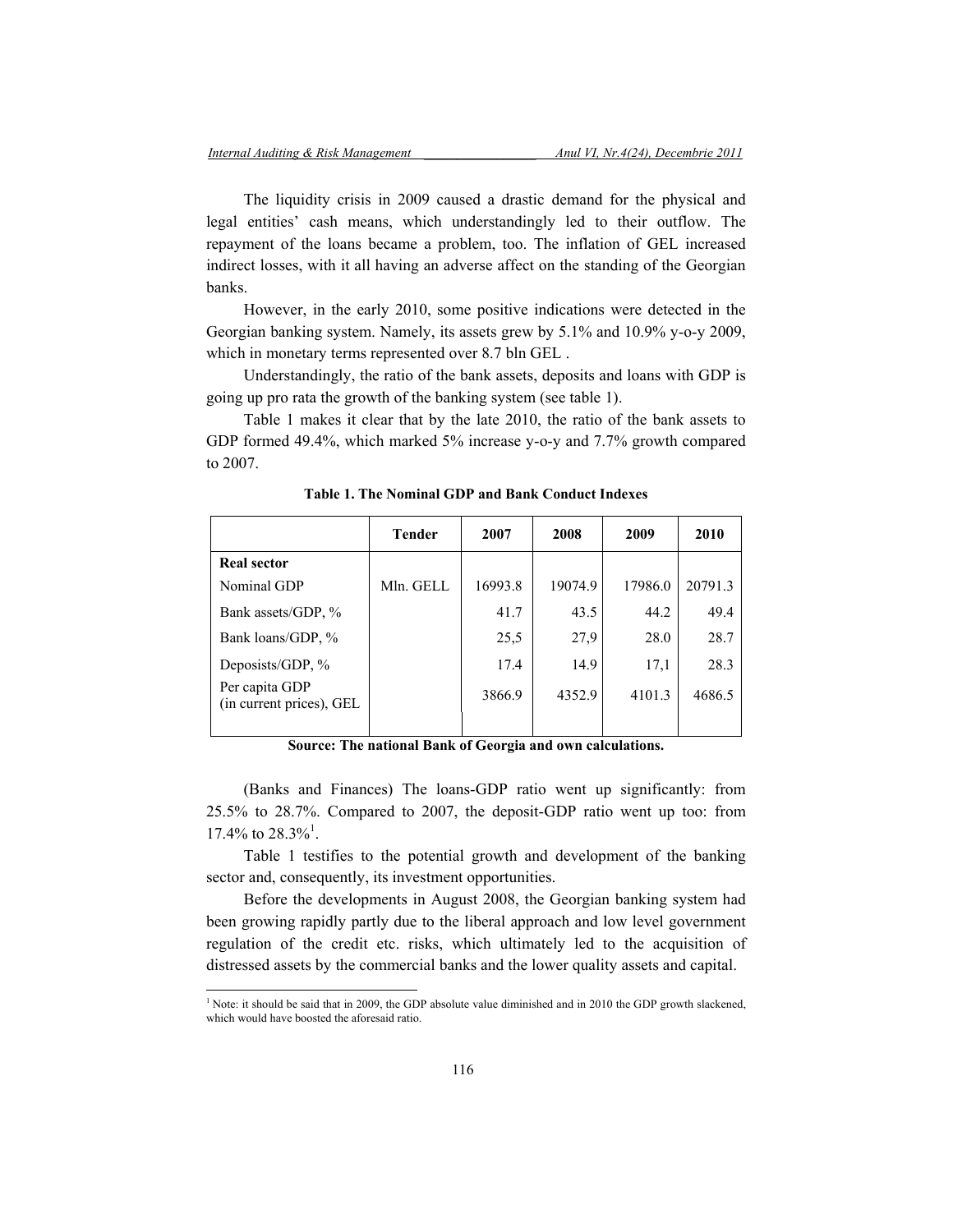The crisis affected incomes of both the legal and natural entities, and apart from obstacles in credit issuance resulted in overdue loans. Therefore, most of the banks faced an acute liquidity problem.

Al-Tamimi and Al-Mazrooei (2007) state that they studied the bank risk management in the United Arab Emirates' and foreign banks and detected three most significant risk factors: the foreign currency, credit and operational risks. In their words, the risk management in the United Arab Emirates was fairly efficient. According to their conclusions, there were noteworthy differences in the assessment, analysis, monitoring and risk control performed by the banks in the United Arab Emirates and elsewhere.

In the late 2010, the Georgian Finance Ministry and commercial banks executed a collaboration treaty at the National Bank of Georgia. The treaty aimed at higher accessibility of the bank credits, creation of a favourable business environment and, generally, a boost to the national economy by incentives to decent debtors.

The banks were allowed to leverage the liquidity decree partly by online monitoring of the correspondent account and partly by regulating the daily internal liquidity, which makes it possible to issue the secured loans and service by way of creation a single inter-bank pledge-crediting system.

According to A Crockett - liquidity is not dependent simply on objective, exogenous factors (such as efficient market infrastructure, low transaction costs, large number of buyers and sellers, transparent characteristics of traded assets), but is crucially influenced by endogenous forces, especially by the dynamic reactions of market participants in the face of uncertainty and changes in asset values. In favourable conditions, liquidity is easily available and cheap and can be determined by exogenous factors. But under stress conditions, liquidity becomes very scarce and expensive and it may become even effectively unavailable.

Rapid analysis of the bank system concerns 2010 since 2009 had been largely affected by the political crisis and economic slow-down of the previous year. The time was highlighted by the economic slump and 65mln. GEL loss suffered by the country's banking sector. Therefore, we believe that 2010 gives a relatively accurate picture of the prospects of the banking system and the obstacles, too.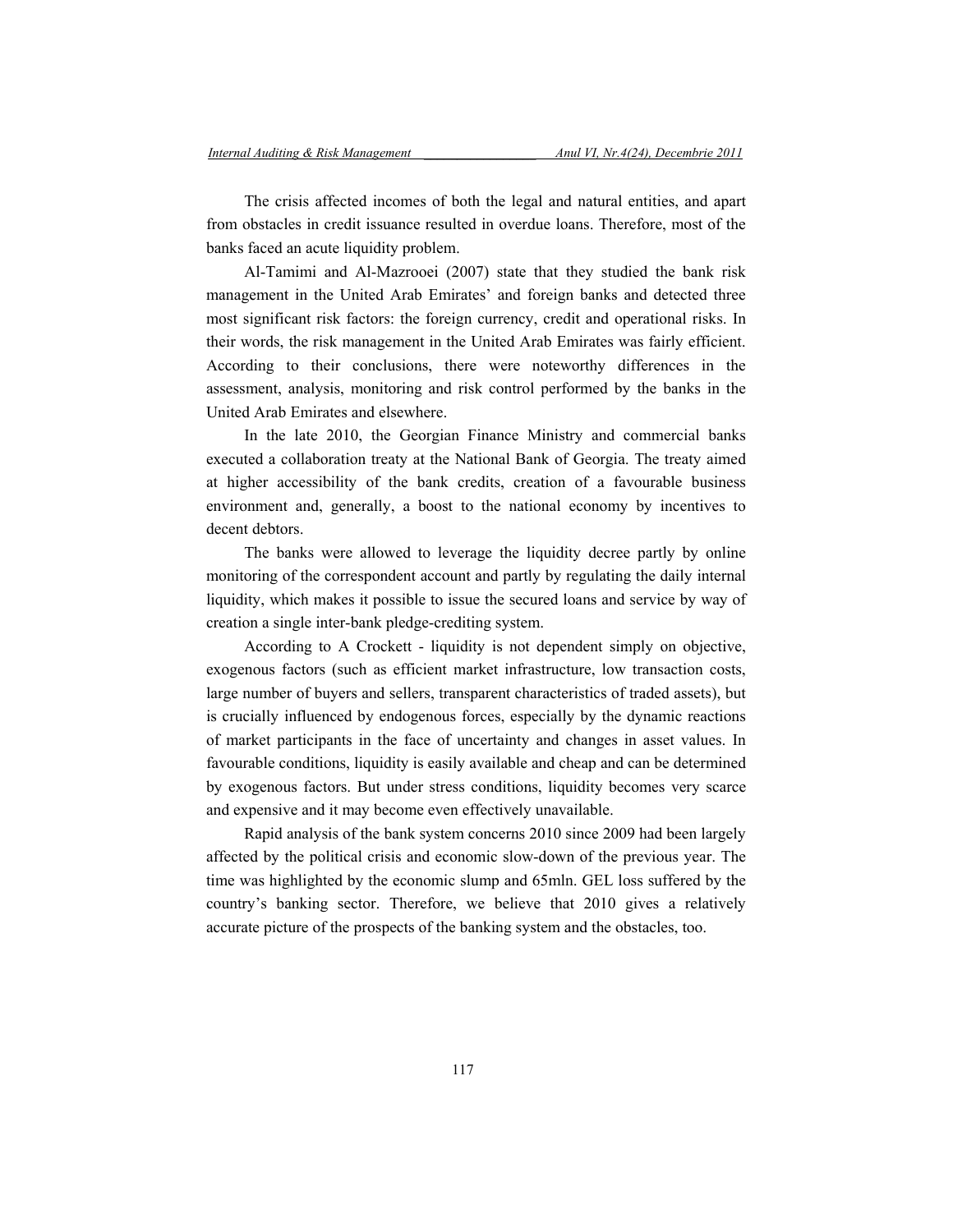| Name of the<br>Bank                    | Assets  | Credit Investment | <b>Total Liabilities</b> | Deposits | Deposits of Non-Banking Legal<br><b>Entities and Natural Persons</b> | <b>Deposits of Legal Entities</b> | <b>Deposits of Natural persons</b> | <b>Share</b> Capital |
|----------------------------------------|---------|-------------------|--------------------------|----------|----------------------------------------------------------------------|-----------------------------------|------------------------------------|----------------------|
| Bank of<br>Georgia                     | 35,62%  | 35,45%            | 35,59%                   | 33,38%   | 33,88%                                                               | 38,66%                            | 28,98%                             | 35,74%               |
| TBC Bank                               | 22,19%  | 23,84%            | 22,31%                   | 24,25%   | 24,59%                                                               | 17,74%                            | 31,63%                             | 21,60%               |
| ProCredit<br>Bank                      | 7,81%   | 9,07%             | 8,02%                    | 7,66%    | 8,26%                                                                | 4,40%                             | 12,23%                             | 6,76%                |
| Bank<br>Republic                       | 6,62%   | 7,05%             | 6,84%                    | 7,50%    | 8,09%                                                                | 6,65%                             | 9,58%                              | 5,48%                |
| Liberty Bank                           | 5,56%   | 3,15%             | 6,16%                    | 7,94%    | 7,97%                                                                | 9,70%                             | 6,21%                              | 2,48%                |
| Cartu Bank                             | 5,14%   | 7,06%             | 4,58%                    | 2,32%    | 1,53%                                                                | 1,75%                             | 1,31%                              | 8,03%                |
| <b>HSBC</b> Bank                       | 3,81%   | 1,72%             | 4,12%                    | 4,17%    | 4,48%                                                                | 8,70%                             | 0,15%                              | 2,18%                |
| VTB Bank                               | 3,35%   | 3,61%             | 3,34%                    | 3,23%    | 3,48%                                                                | 4,17%                             | 2,77%                              | 3,38%                |
| KorStandard<br>Bank                    | 2,89%   | 2,58%             | 2,84%                    | 4,06%    | 3,20%                                                                | 3,88%                             | 2,51%                              | 3,13%                |
| Privat Bank                            | 2,37%   | 2,26%             | 2,43%                    | 2,71%    | 1,83%                                                                | 1,61%                             | 2,05%                              | 2,08%                |
| <b>Basis Bank</b>                      | 1,29%   | 1,03%             | 1,29%                    | 1,48%    | 1,60%                                                                | 1,72%                             | 1,47%                              | 1,32%                |
| <b>BTA Bank</b>                        | 1,00%   | 0,91%             | 0,84%                    | 0,38%    | 0,32%                                                                | 0,41%                             | 0,23%                              | 1,81%                |
| Constanta<br>Bank                      | 0,89%   | 1,16%             | 0,88%                    | 0,05%    | 0,06%                                                                | 0,03%                             | 0,08%                              | 0,92%                |
| International<br>Bank of<br>Azerbaijan | 0,47%   | 0,54%             | 0,45%                    | 0,48%    | 0,37%                                                                | 0,21%                             | 0,54%                              | 0,58%                |
| Halyk Bank<br>Georgia                  | 0,35%   | 0,15%             | 0,15%                    | 0,16%    | 0,10%                                                                | 0,16%                             | 0,04%                              | 1,40%                |
| Ziraat Bank                            | 0,23%   | 0,02%             | 0,09%                    | 0,13%    | 0,14%                                                                | 0,15%                             | 0,13%                              | 0,97%                |
| <b>Invest Bank</b>                     | 0,15%   | 0,18%             | 0,03%                    | 0,05%    | 0,06%                                                                | 0,02%                             | 0,09%                              | 0,77%                |
| Progress<br>Bank                       | 0,13%   | 0,16%             | 0,03%                    | 0,02%    | 0,02%                                                                | 0,03%                             | 0,01%                              | 0,65%                |
| Caucasus<br>Development<br>Bank        | 0,12%   | 0,07%             | 0,01%                    | 0,01%    | 0,01%                                                                | 0,01%                             | $0,00\%$                           | 0,73%                |
| Consolidated                           | 100,00% | 100,00%           | 100,00%                  | 100,00%  | $100,00\%$                                                           | 100,00%                           | 100,00%                            | 100,00%              |

**Table 2** 

**Source: National Bank of Georgia**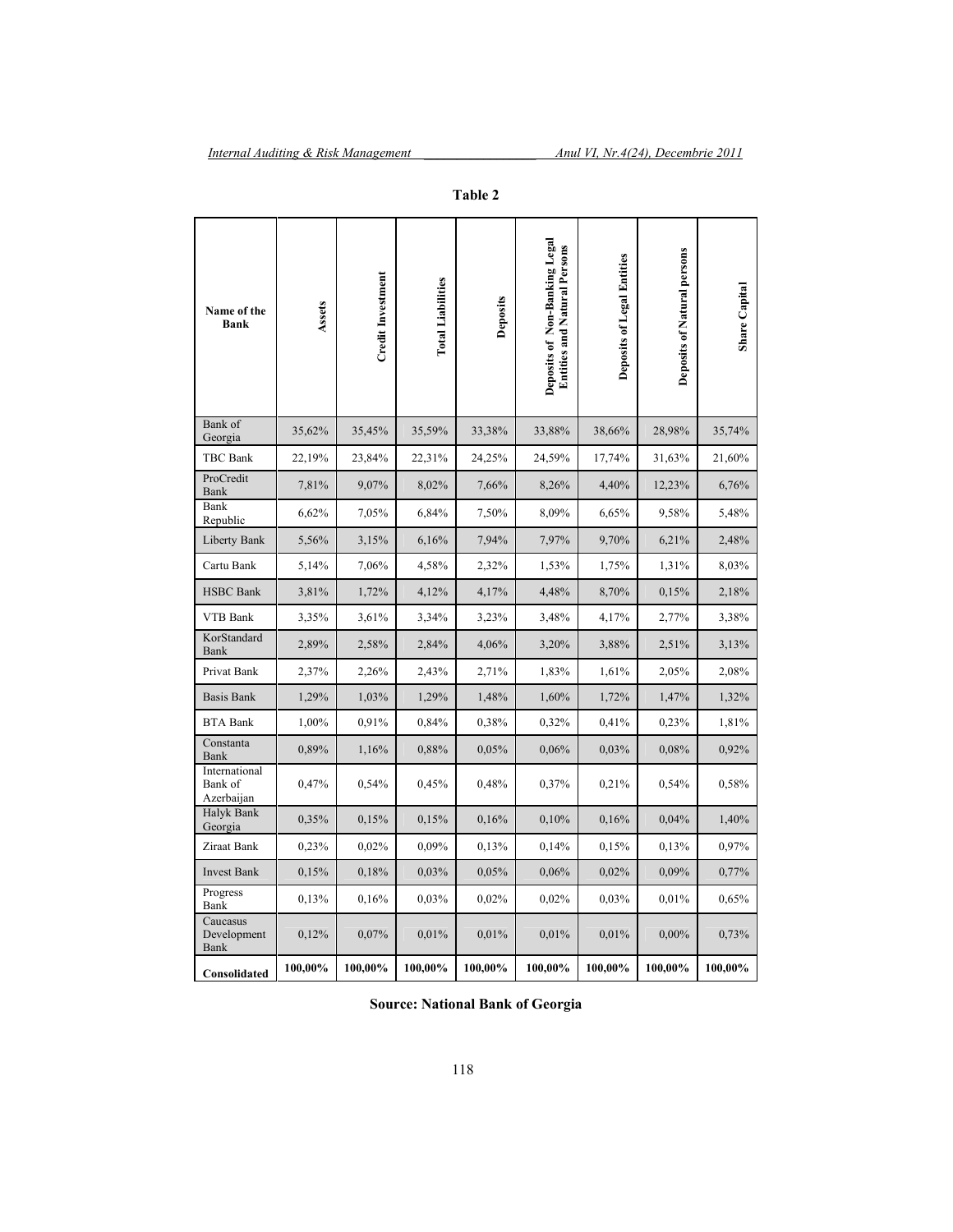Table 2 reflects the Georgian commercial banks in terms of *assets*, issued *credits*, *deposits, capital* and the percentage in the system by 1 March 2011. The table shows that over 85% of the non-banking deposits relate to 5 banks, while for 8 banks this index reflects 98% of all the 19 banks. Apparently, relatively minor banks find it difficult to form the deposit basis and/or operate at the market by means of outside resources or own capital. Consequently, their asset growth is restricted.

Analysis of the credit portfolio gives a similar picture. Over 83% of credits are related to 5 out of 19 banks, while for 8 banks this index makes up 93% of the common index. Obviously, in the crisis, the said factor heightens the system risks.

By 1 March 2011, in terms of their assets, the Georgian banks looked like as follows:

|     |                                  | <b>Total Assets</b>   |
|-----|----------------------------------|-----------------------|
|     |                                  | (in thousands of GEL) |
| 1.  | Bank of Georgia                  | 3 802 344             |
| 2.  | <b>TBC Bank</b>                  | 2 369 407             |
| 3.  | ProCredit Bank                   | 834 058               |
| 4.  | <b>Bank Republic</b>             | 706 428               |
| 5.  | Liberty Bank                     | 594 070               |
| 6.  | Cartu Bank                       | 548 304               |
| 7.  | <b>HSBC</b> Bank                 | 406 565               |
| 8.  | VTB Bank                         | 357 552               |
| 9.  | KorStandard Bank                 | 308 059               |
| 10. | Privat Bank                      | 253 502               |
| 11. | <b>Basis Bank</b>                | 137921                |
| 12. | <b>BTA Bank</b>                  | 106 247               |
| 13. | Constanta Bank                   | 95 008                |
| 14. | International Bank of Azerbaijan | 50 622                |
| 15. | Halyk Bank Georgia               | 37 390                |
| 16. | Ziraat Bank                      | 24 404                |
| 17. | <b>Invest Bank</b>               | 16 3 45               |
| 18. | Progress Bank                    | 14 040                |
| 19. | Caucasus Development Bank        | 13 249                |
|     | Total                            | 10 675 516            |

**Table 3. The Georgian Banks in Terms of Their Assets** 

**Source: National Bank of Georgia**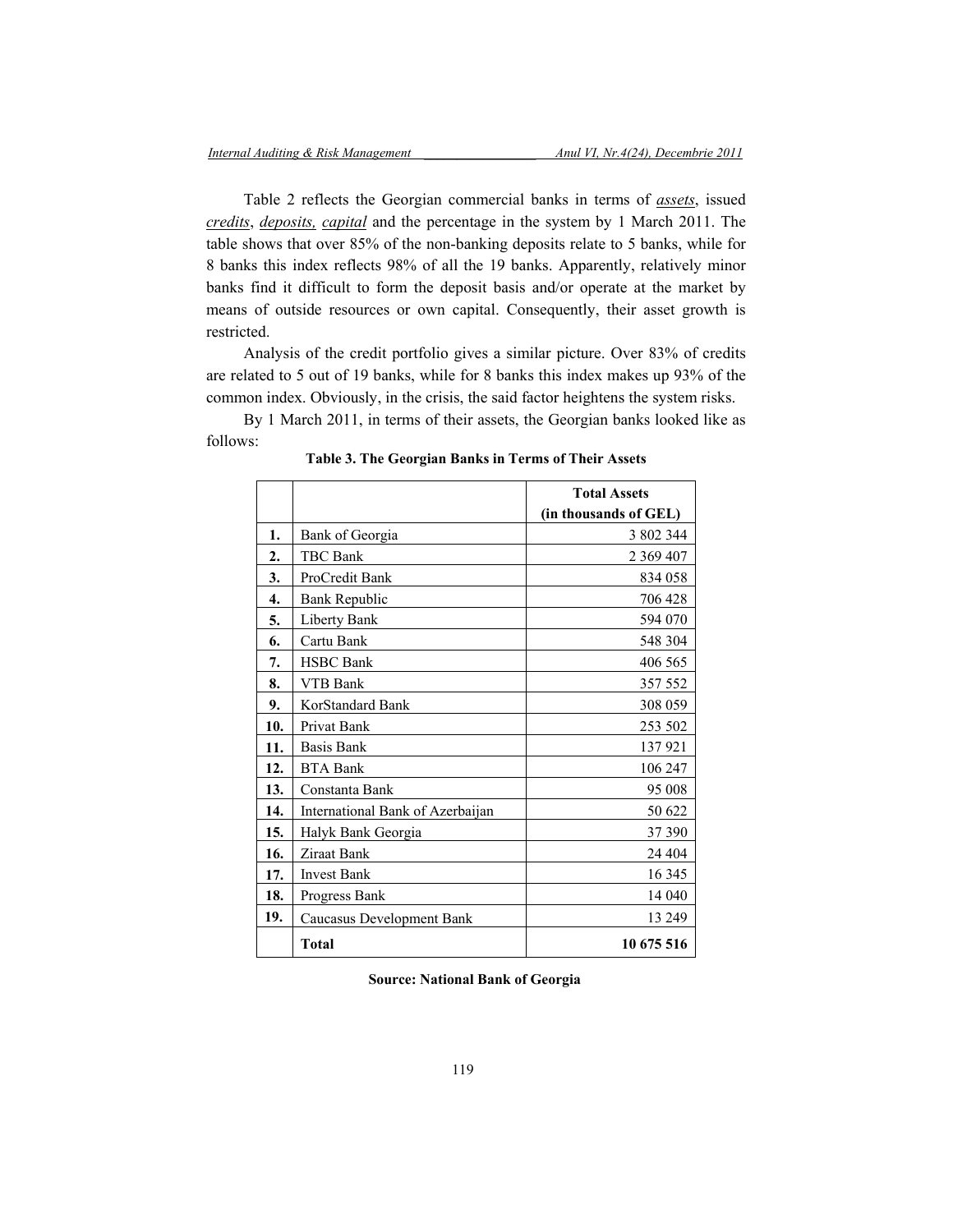As the data make it clear, the relatively smaller assets amount to 50 mln GEL, which means that a newly set up bank aiming at the establishment at the market in 2-3 years to serve corporate clients should own the assets worth at least 30-35 mln GEL.

Along with the assets, the banks' credit portfolio expanded, too. By the time the Georgian commercial banks' credit portfolio looked like as shown below (see table 4)

| 1.  | Bank of Georgia                  | 2 2 1 2 5 2 9 |
|-----|----------------------------------|---------------|
| 2.  | TBC Bank                         | 1487625       |
| 3.  | ProCredit Bank                   | 565 892       |
| 4.  | Bank Republic                    | 439 892       |
| 5.  | Liberty Bank                     | 196 781       |
| 6.  | Cartu Bank                       | 440 645       |
| 7.  | <b>HSBC Bank</b>                 | 107 054       |
| 8.  | VTB Bank                         | 225 246       |
| 9.  | KorStandard Bank                 | 160 819       |
| 10. | Privat Bank                      | 140 730       |
| 11. | <b>Basis Bank</b>                | 64 229        |
| 12. | <b>BTA Bank</b>                  | 56 524        |
| 13. | Constanta Bank                   | 72 184        |
| 14. | International Bank of Azerbaijan | 33 763        |
| 15. | Halyk Bank Georgia               | 9623          |
| 16. | Ziraat Bank                      | 1 340         |
| 17. | <b>Invest Bank</b>               | 11 003        |
| 18. | Progress Bank                    | 10 130        |

**Table 4: Volume of the commercial banks' credit portfolio (in thousands GEL)** 

#### **Source: National Bank of Georgia, statistical data**

In 2010, the banking system's deposit liabilities grew significantly, especially so in the fourth quarter, when it grew by 339.2 mln GEL, i.e. 7.5%, to form 4842.7mln GEL. Compared with last December, the index has gone up by 4.35%.

The index of the deposits denominated in a foreign currency expressed in the national currency grew by 132.7 mln GEL i.e. 4% to form 3482.4 mln GEL. The increase – 90.2 mln GEL is especially remarkable for the foreign currency deposits in the accounts of legal entities. 57% out of all the foreign currency deposits are held by natural persons, while 68.9% of thoses are term deposits.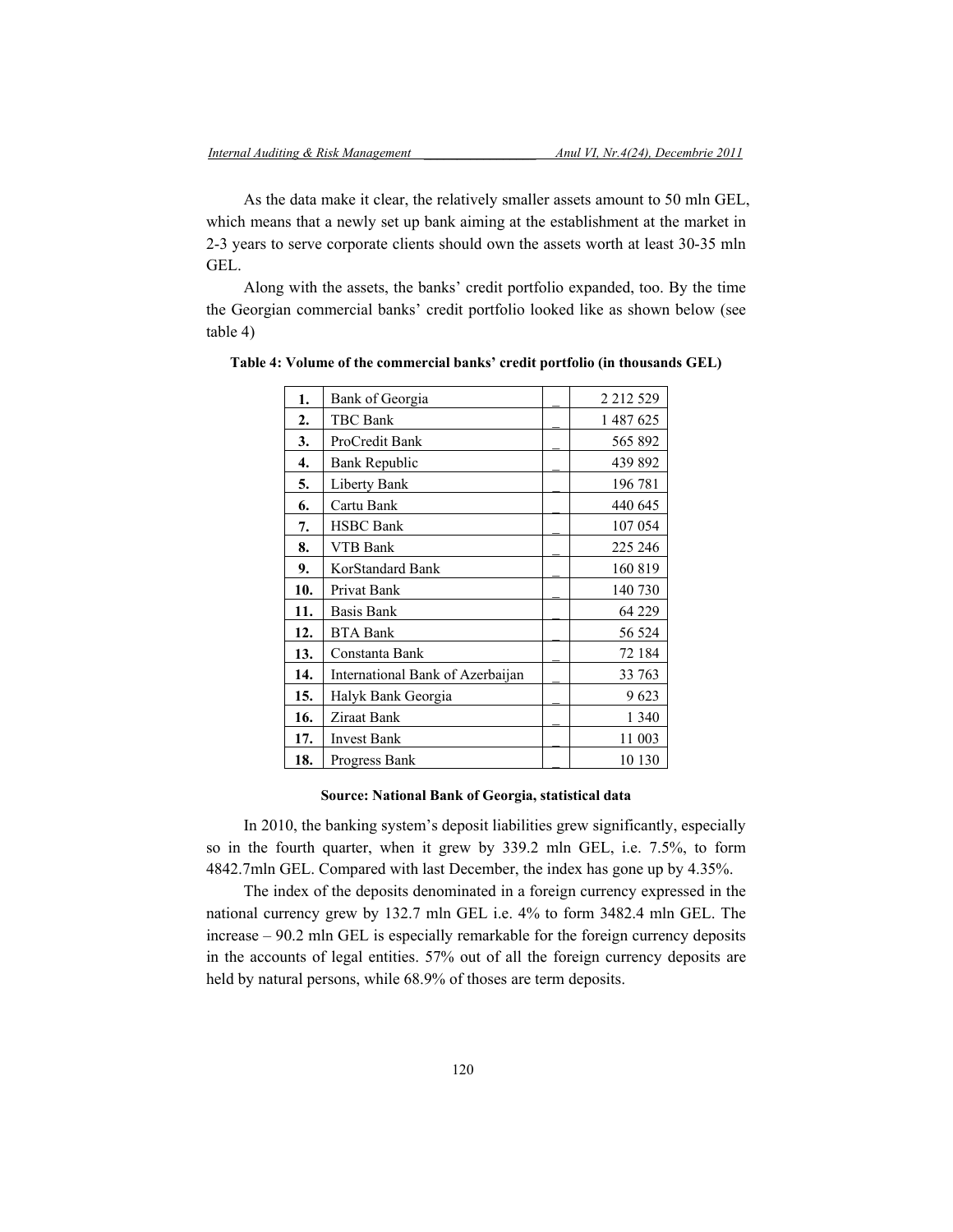| <b>Interest rates for deposits</b> |                                                       |                         |                   |                                           |     |                   |                    |
|------------------------------------|-------------------------------------------------------|-------------------------|-------------------|-------------------------------------------|-----|-------------------|--------------------|
|                                    | <b>Interest rates</b><br>for deposits<br><b>TOTAL</b> | Among those:            |                   |                                           |     |                   |                    |
|                                    |                                                       | In national<br>currency | Among<br>those:   | In foreign<br>currency<br>Natural persons |     | Among<br>those:   |                    |
|                                    |                                                       |                         | Legal<br>entities |                                           |     | Legal<br>entities | Natural<br>persons |
| December-09                        | 9,4                                                   | 10,7                    | 10,2              | 11,0                                      | 9,2 | 9,3               | 9,1                |
| January -10                        | 8,9                                                   | 10,9                    | 9,4               | 11,4                                      | 8,6 | 8,2               | 8,8                |
| February -10                       | 9,2                                                   | 10,7                    | 10,0              | 11,1                                      | 9,0 | 10,3              | 8,5                |
| March-10                           | 9,0                                                   | 10,7                    | 10,1              | 11,0                                      | 8,8 | 7,1               | 9,3                |
| April-10                           | 8,4                                                   | 10,1                    | 10,1              | 10,1                                      | 8,1 | 8,8               | 8,0                |
| $May-10$                           | 7,9                                                   | 10,0                    | 10,8              | 9,8                                       | 7,5 | 7,6               | 7,5                |
| June-10                            | 8,2                                                   | 9,5                     | 8,7               | 9,8                                       | 8,0 | 9,8               | 7,6                |
| July-10                            | 7,7                                                   | 9,2                     | 8,1               | 9,7                                       | 7,4 | 7,0               | 7,4                |
| August-10                          | 7,5                                                   | 9,3                     | 8,0               | 9,9                                       | 7,2 | 6,7               | 7,3                |
| September-10                       | 8,0                                                   | 10,0                    | 10,1              | 10,0                                      | 7,6 | 7,1               | 7,7                |
| October-10                         | 7,9                                                   | 10,3                    | 10,3              | 10,1                                      | 7,3 | 7,7               | 7,2                |
| November-10                        | 7,8                                                   | 9,9                     | 8,5               | 10,5                                      | 7,5 | 7,6               | 7,4                |
| December-10                        | 7,9                                                   | 10,2                    | 8,8               | 10,7                                      | 7,6 | 7,2               | 7,8                |
| January-11                         | 8,2                                                   | 11,0                    | 10,7              | 11,2                                      | 7,6 | 7,3               | 7,6                |
| February-11                        | 8,3                                                   | 11,4                    | 10,5              | 12,1                                      | 7,9 | 7,0               | 8,5                |
| March-11                           | 8,8                                                   | 11,9                    | 11,7              | 12,2                                      | 8,2 | 7,7               | 8,4                |

#### **Table 5: Interest rates for deposits**

#### **Source: National Bank of Georgia, statistical data**

The trend of smaller interest rates charged to the deposits, which started in June 2010 was replaced by their growth in the early 2011 for the resources both in the national and foreign currencies (See table 5).

Compared to last July interest rates charged to the natural persons' deposits grew by 2.5 % on average and by 0.8% for the ones in a foreign currency. The trend is likely to preserve in 2011 due to the inflation, and, also the NBG decision to gradually increase the reserve requirements for foreign currency resources up to 15%.

In the 4 quarter of 2010 crediting of the economy by the commercial banks grew by 420,9mln GEL and formed 6337.1mln GEL. Since early last year, the credit investments have gone up by 21% from 5.2bln GEL to 6337.1mln GEL

The growth has largely resulted from larger loans borrowed by legal entities (9.4%), with the same index being 5.2% for the natural persons.

Between December 2009 and December 2010, the loans increased by 20,6 %.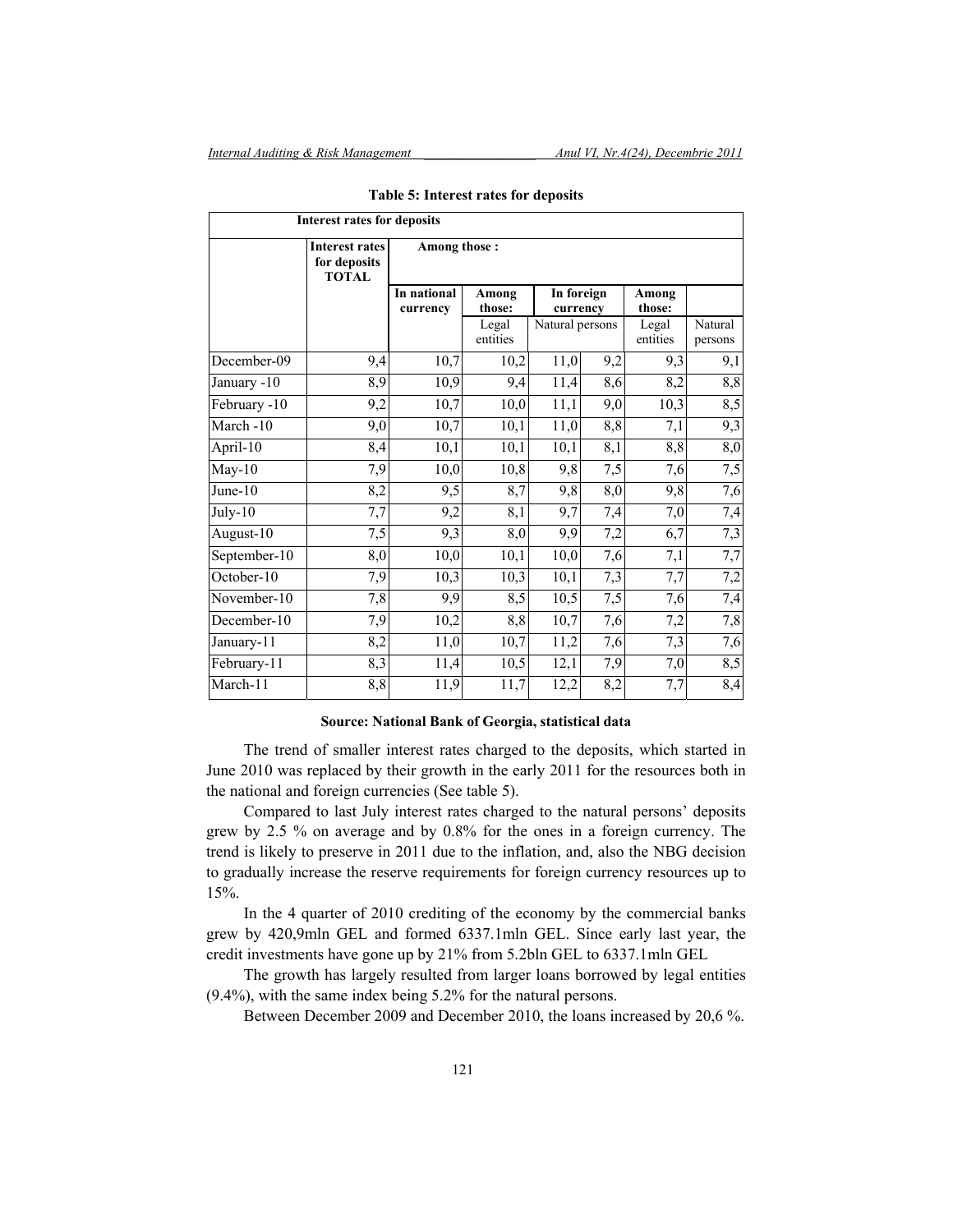|                                                  | Sum       | Share   |
|--------------------------------------------------|-----------|---------|
| Interbank loans                                  | 4 3 9 5   | $0.1\%$ |
| Loans to commerce and service sectors            | 1917367   | 30,7%   |
| Loans to energy sector                           | 170 381   | 2,7%    |
| Loans to agriculture and forestry sector         | 48 673    | $0.8\%$ |
| Loans to developers                              | 418 633   | 6,7%    |
| Loans to mining and processing sector            | 400 376   | 6,4%    |
| Loans to transportation and communication sector | 95 896    | 1,5%    |
| Loans to natural persons                         | 2 441 006 | 39,1%   |
| Loans to other sectors                           | 743 947   | 11,9%   |
| <b>Total Loans</b>                               | 6 240 675 | 100,0%  |

### **Table 6: the Commercial Banks' Credit Portfolio**

#### **Source: National Bank of Georgia, statistical data**

Loans issued to natural persons and commerce and services formed 70% of the banking system's credit portfolio (see table 6).

Since 2008 loans issued for construction and processing started growing again, with the trend likely to preserve in the mid–term perspective.

It is noteworthy that by the end of last year, the overdue loans reduced by 28.5mln GEL (14.1%) to form 174.0mln GEL while the percentage of debts in the total loans diminished by 0.68% compared to the previous reporting period to form 2.75%, which marks improved quality loans.

The figures below depict comparative analysis of 4 Georgian commercial banks:

- Ratio between the capital and total assets;
- Ratio between the initial capital and the risk-weighted assets
- Ratio between the risk-weighted and total assets
- Net profit total assets ratio
- Net profit share capital ratio
- Liquid assets total assets ratio
- Liquid assets total deposits ratio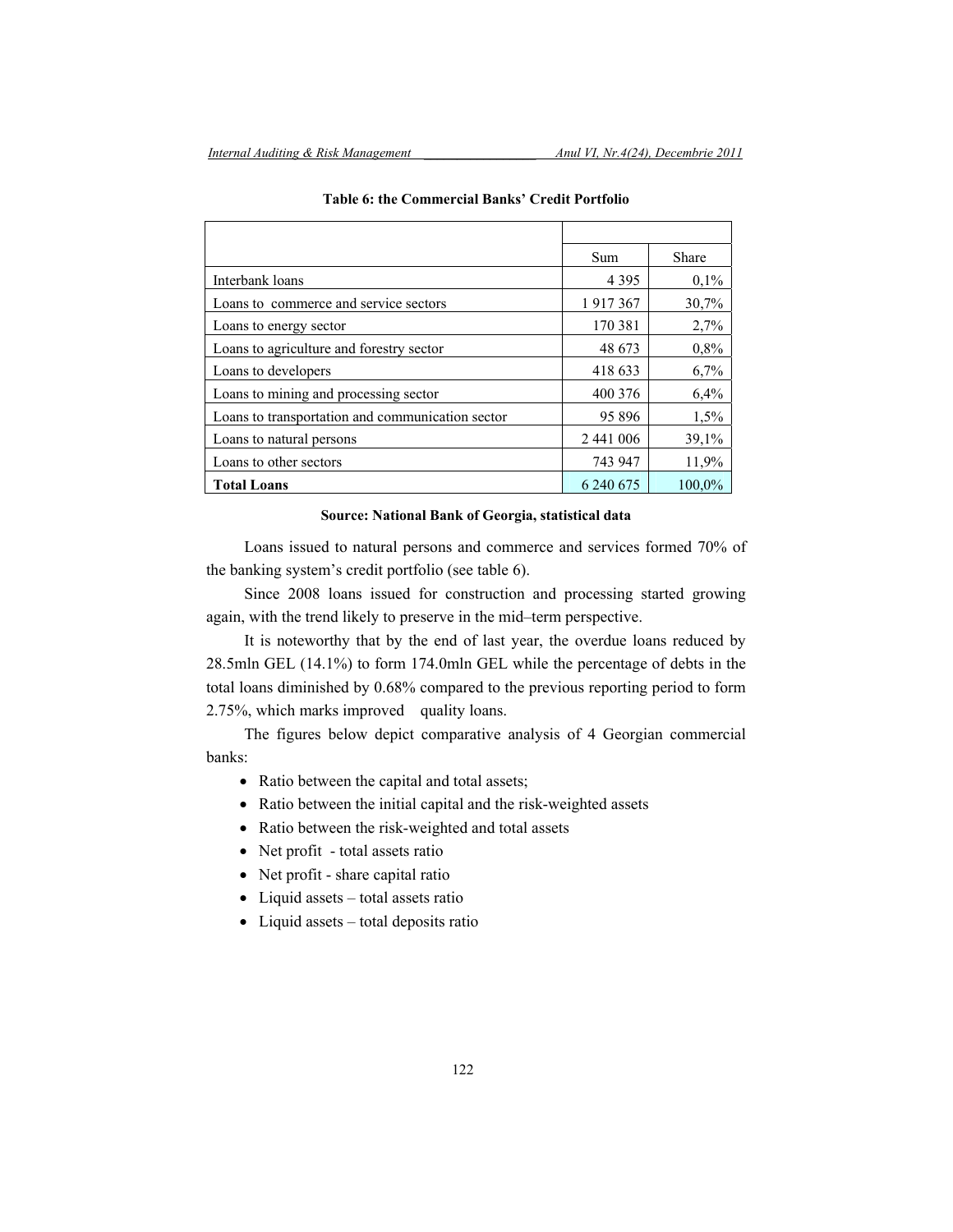

**The Georgian banking system's capital adequacy index for three years (2007-2009-2010). Figure 1** 

In 2007, the commercial banks formed on average 20%of the total number of banks in Georgia, while in 2009 their share was 17% and 2010 – 18% (see fig. 1). The comparative analysis of the index testifies to a smaller capitalization of the banks resulting from the crunch. As the table above shows, it was only in case of the VTB Bank that the index improved.



**Figure 2** 

In 2007, the banks' average index was 15%, while in 2009-2010 it went up to 16% (See figure 2)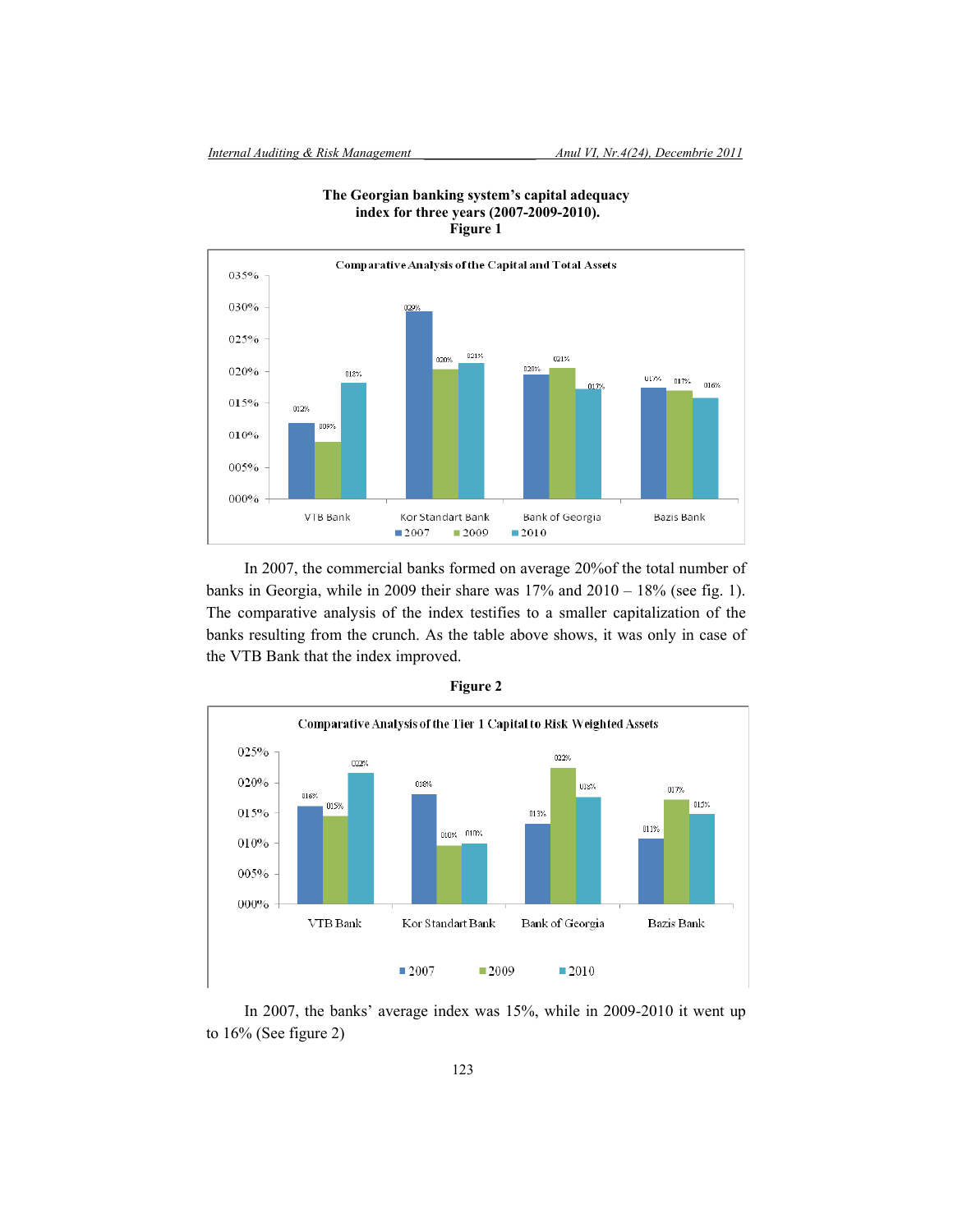

**Figure 3** 

In 2007, the relevant index on average was 106%, while 2009 was marked by 16% reduction to form 90% on average.

In 2010, the average index was 99% (See fig.3)

The figures make it evident that the financial indicator of the four Georgian commercial banks in 2007 was better than in the next two years.





In case of the aforesaid banks, the average ROA for three years formed -1% as against 2007 when the same was 1% and in 2009, the average of -3% which was a clearly a negative indicator.